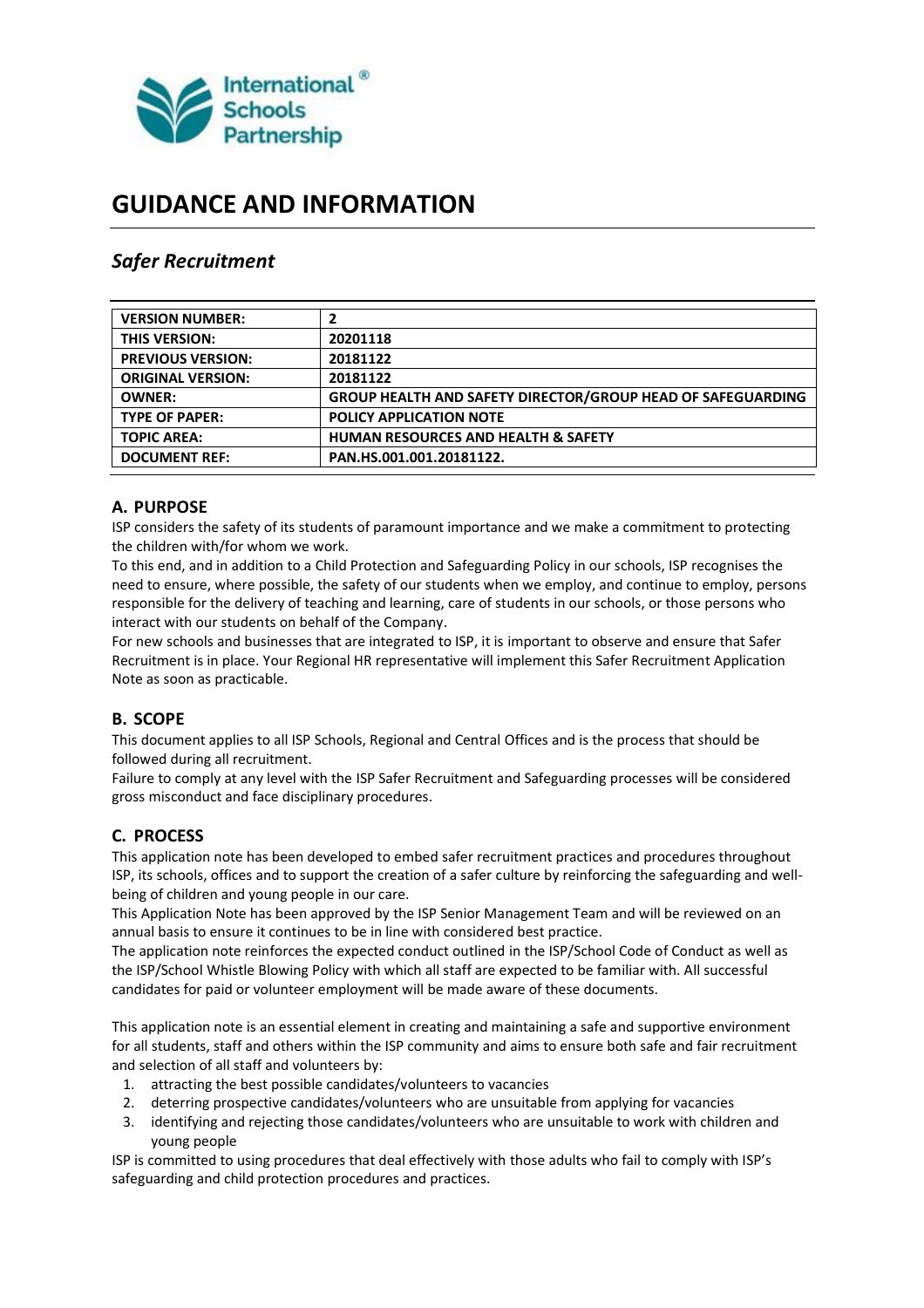

Any abuse against a member of staff will be dealt with in accordance with local guidance or law and will be reported to the relevant Regional Managing Director. ISP guidance will be followed if any member of ISP/school staff, volunteer or contractor has:

- 1. behaved in a way that has harmed a child, or may have harmed a child
- 2. possibly committed a criminal offence against or related to a child
- 3. behaved towards a child or children in a way that indicates he or she would pose a risk of harm if they work regularly or closely with children

As an employer we are under a duty to refer to the Disclosure and Barring Service (DBS), any member of staff who is currently living and working or has previously lived and worked in the UK, following disciplinary investigation, is dismissed or resigns because of misconduct towards a pupil and we may refer any concerns we have before the completion of this process.

# **D. ROLES AND RESPONSIBILITIES**

The Group HR Director will:

- ensure the safe and fair recruitment and selection of staff at central and senior levels of ISP.
- ensure that appropriate staff at all levels have completed safer recruitment training and repeat this every 5 years.

The Regional Managing Director will:

- ensure the region and schools have effective procedures in place for the safe and fair recruitment and selection of staff and volunteers.
- monitor compliance and ensure these do not breach local laws
- ensure that appropriate staff have completed safer recruitment training and repeat this every 5 years The Principal will:
	- ensure the school has effective procedures in place for the safe and fair recruitment and selection of staff and volunteers and that these are reviewed on a regular basis to ensure that they meet local laws.
	- ensure that all appropriate checks have been carried out on staff and volunteers in the school
	- monitor any contractors and agencies compliance with this document
	- promote the safety and well-being of children and young people at every stage of this process

### **E. PROCEDURE**

#### **Inviting Candidates**

All advertisements, paid or unpaid, will include the following statement;

*[School] and ISP are committed to safeguarding children and young people. All post holders are subject to appropriate vetting procedures and satisfactory Criminal Background Checks or equivalent covering the previous 10 years employment history.*

All applicants will receive a pack containing the following when applying for a post:

- A statement of the school's/ISP's commitment to ensuring the safety and well-being of the children and young people in our care.
- Job description and person specification
- The ISP Safeguarding Policy
- The ISP Safer Recruitment Policy
- The selection procedure for the post
- The schools/ISP whistleblowing policy
- An application form
- Copy of the School's/ISP Code of Conduct

Prospective applicants must complete, in full, and return a signed application form. Incomplete application forms will be returned to the applicant where the deadline for completed forms has not passed.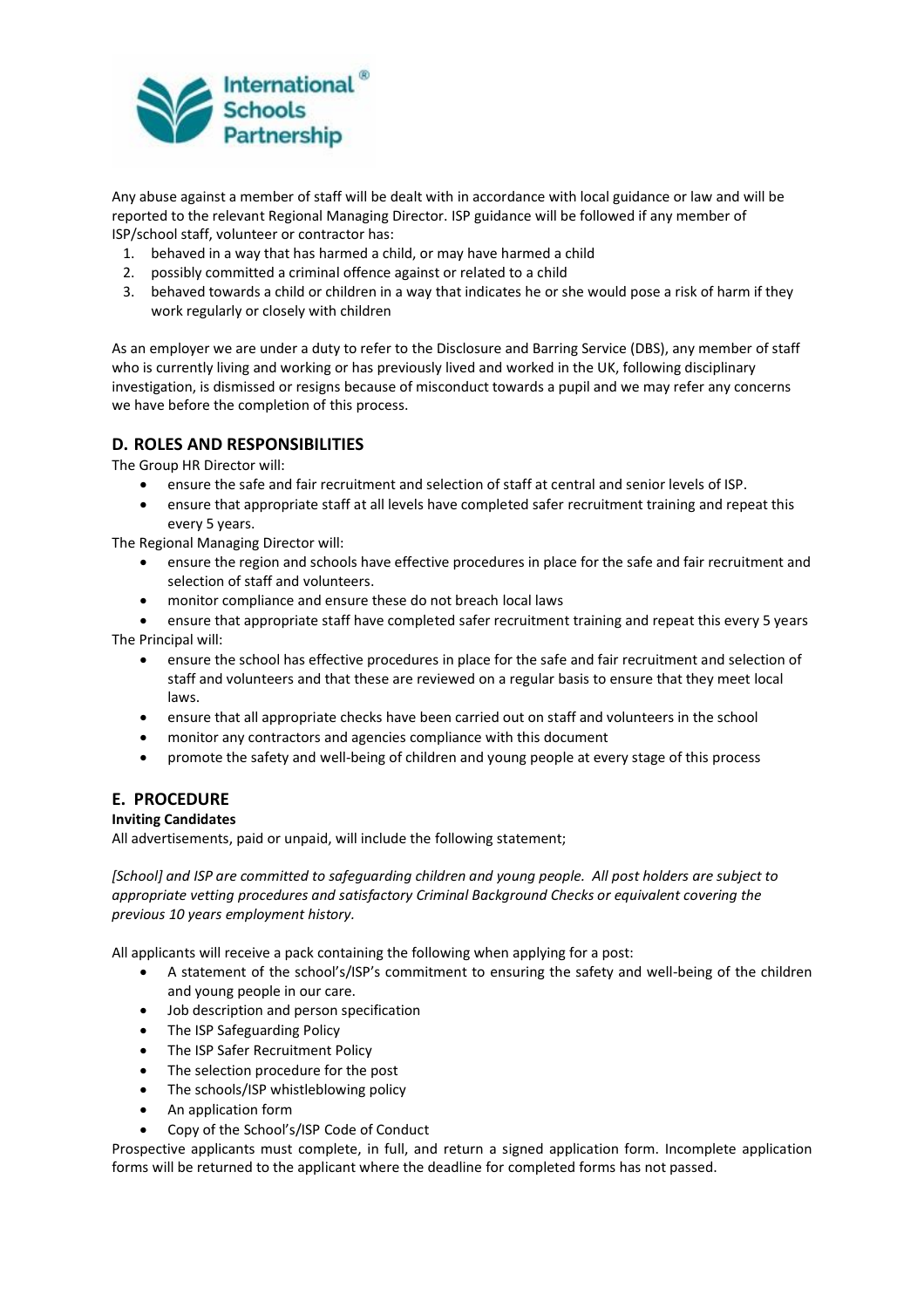

Candidates submitting an application form completed on line will be asked to sign the form if called for interview.

A curriculum vitae will not be accepted in place of a completed application form.

#### **Identification of the Recruitment Panel**

At least one member of the Selection and Recruitment Panel will have successfully completed training in safer recruitment within the last 5 years

#### **Shortlisting and References**

Candidates will be short listed against the person specification for the post.

Two references, one of which must be from the applicant's current/most recent employer where possible, will be taken up before the selection stage so that any discrepancies may be probed during this stage of the procedure (note references should come from the line manager of the previous organisation, not a colleague).

References will be sought directly from the referee, and where necessary, will be contacted to clarify any anomalies or discrepancies. Detailed written records will be kept of such exchanges. Where possible references will be requested in advance of interview.

Where necessary, previous employers who have not been named as referees may be contacted in order to clarify any such anomalies or discrepancies. Detailed written records will be kept of such exchanges.

Referees will be asked specific questions about the following:

- The candidate's suitability to work with children and young people, if applicable
- Any substantiated allegations
- Any disciplinary warnings, including time-expired warnings, relating to the Safeguarding of children and young people
- The candidate's suitability for the post.

Reference requests will include the following:

- Applicants current post and salary
- Attendance record
- Disciplinary record

All appointments are subject to satisfactory references, vetting procedures and criminal background checks.

#### **Invitation to Interview**

Candidates called to interview will receive:

- A letter confirming the interview and any other selection techniques
- Details of the interview day including details of the panel members
- Further copy of the person specification
- Details of any tasks to be undertaken as part of the interview process
- The opportunity to discuss the process prior to the interview
- Be asked to provide proof of identity

#### **The Selection Process**

Selection techniques will be determined by the nature and duties of the post, but all vacancies will require an interview of short-listed candidates.

Interviews will, where possible, always be face-to-face and may include additional interview techniques such as observation or exercises. Where this is not possible, an initial Skype interview will be conducted, followed by a face-to-face meeting with short-listed candidates.

Candidates will be required to:

Explain any gaps in employment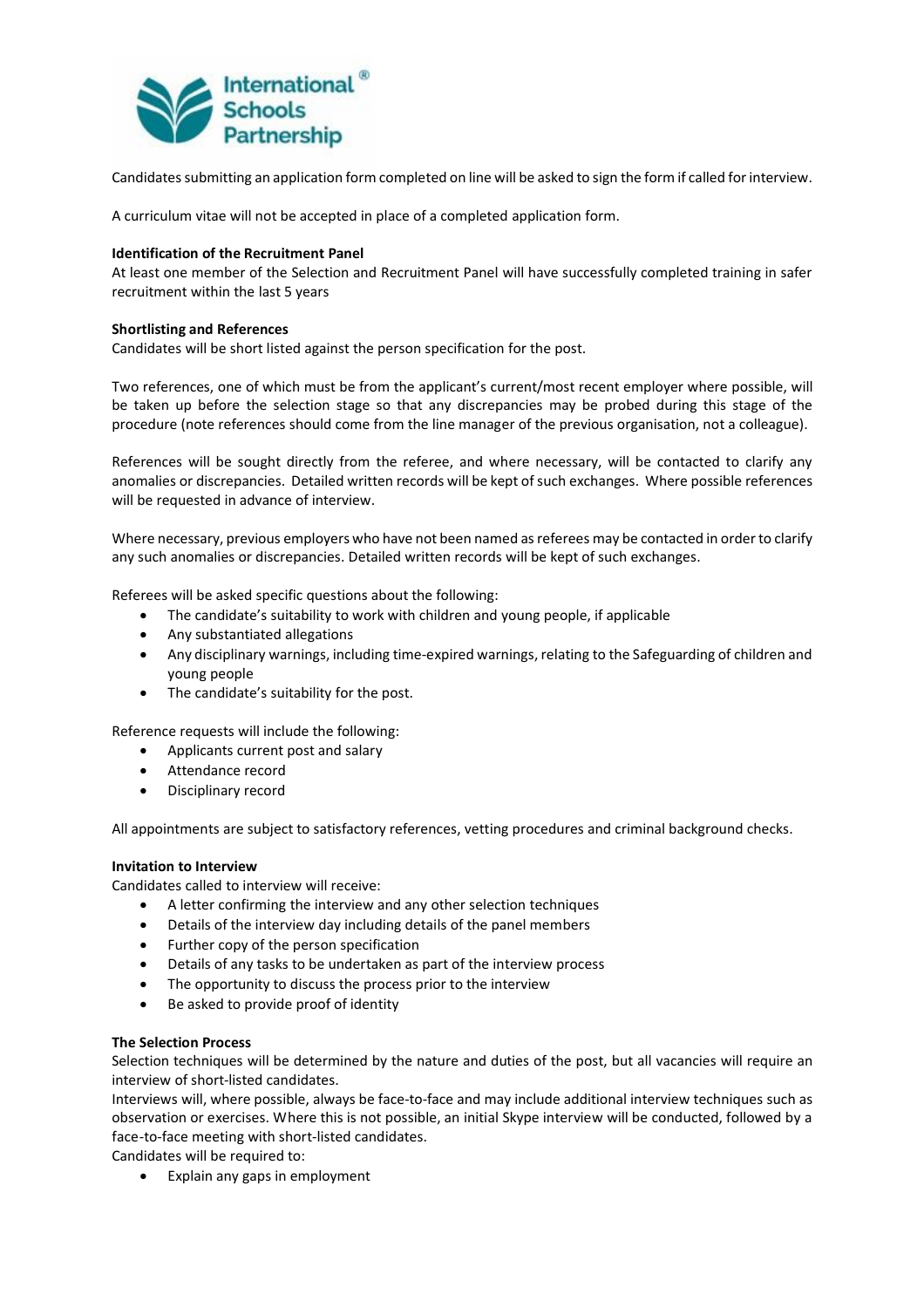

- Explain satisfactorily any anomalies or discrepancies in the information available to the panel
- Declare any information that is likely to appear on the Criminal Background check or equivalent.
- Demonstrate their ability to safeguard and protect the welfare of children and young people and their ability and willingness to promote the ISP/School core values.

#### **Employment Checks**

An offer of appointment will be conditional, and all successful candidates will be required to:

- Provide proof of identity
- Provide Criminal Background Checks or equivalent covering any country they have lived and worked in during the last 10 years.
- Provide proof of professional status
- Provide actual certificates of qualifications
- Complete a confidential health questionnaire 9in countries where this is permitted)
- Provide proof of eligibility to live and work in the country of employment

The above must be included in the conditional offer letter clearly stating that failure to comply will result in the offer being withdrawn.

All checks will be:

- Confirmed in writing
- Documented and retained on the personnel file
- Recorded on the school's Single Central Register
- Followed up if they are unsatisfactory or if there are any discrepancies in the information received.

Employment will commence subject to all checks and procedures being satisfactorily completed.

#### **Induction**

All staff and volunteers who are new to the school will receive information on the school's safeguarding policy and procedures and guidance on safe working practices which would include guidance on acceptable conduct/behaviour. These expectations will form part of new staff members' induction training.

All successful candidates will undergo a period of induction and will:

Meet regularly with their induction tutor OR Meet regularly with their line manager

Attend appropriate training including generalist child protection training

#### **Supply Staff**

All supply staff will be subject to the 10 year background checking policy and will be required to complete the generalist child protection training

#### **Peripatetic Staff**

Will be required to provide a current criminal background check or equivalent for the country they are working in and complete the generalist child protection training

#### **Contracted Staff**

The contracted company will be required to provide a current criminal background check or equivalent for the country they are working in for every member of their staff working in the school or a letter confirming that they have these on file and will be kept up dated every three years.